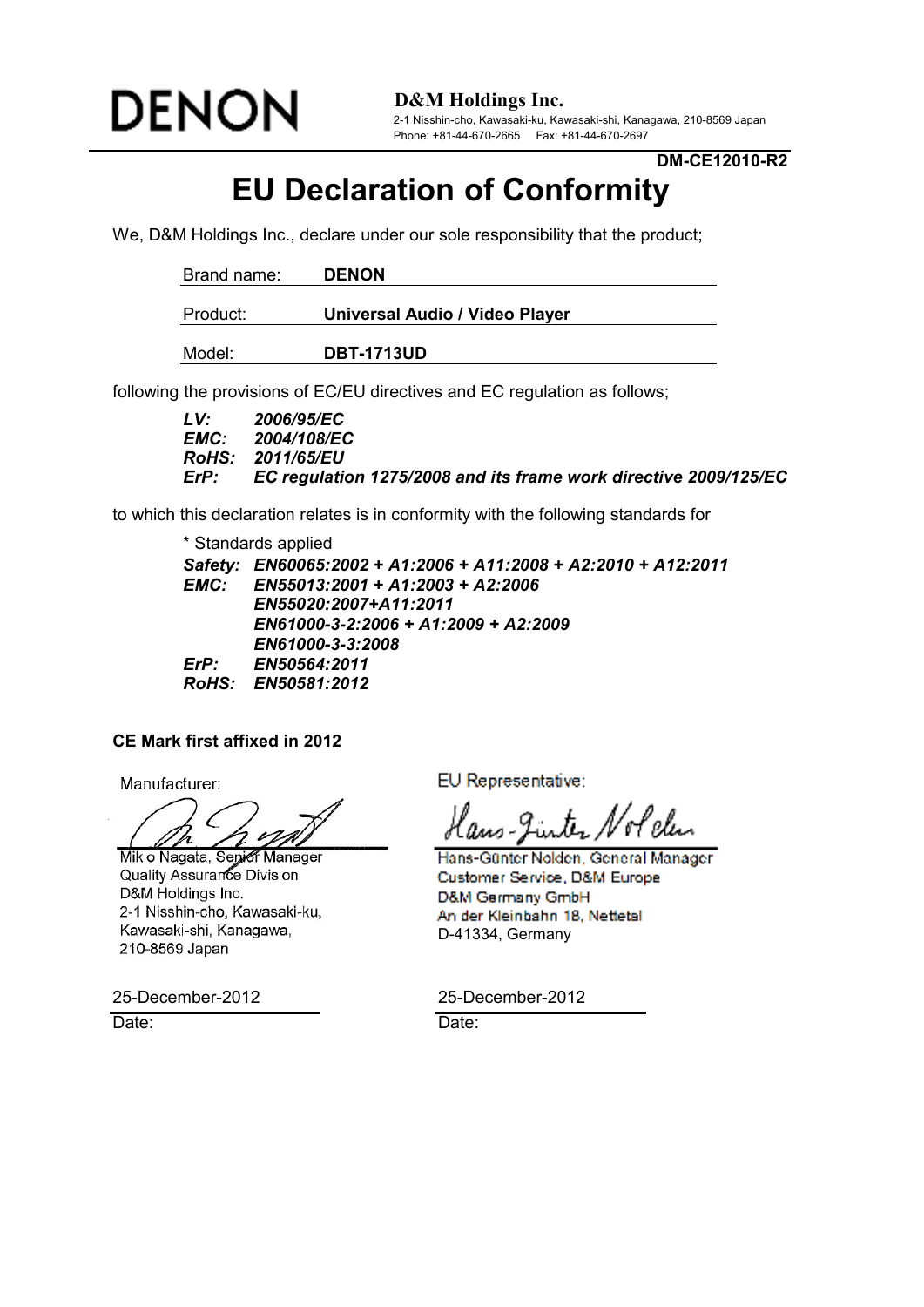

**D&M Holdings Inc.** 2-1 Nisshin-cho, Kawasaki-ku, Kawasaki-shi, Kanagawa, 210-8569 Japan Phone: +81-44-670-2665 Fax: +81-44-670-2697

# **Declaration of Conformity**

This model does not apply to the following standards. Therefore this model complies with the following standards.

### **1) EN55020 Amendment No.11**

\* Above standards' summary

A) EN55020 Amendment No.11

 The RF equipment field test in the 790-862 MHz band for DVB-C mode also assesses the radiated immunity performance in DVB-T mode, for equipment supporting both modes.

Checked by: Masahiro Kurosawa Approved by:

Nagata Mikio, Senior Manager Quality Assurance Division D&M Holdings Inc.